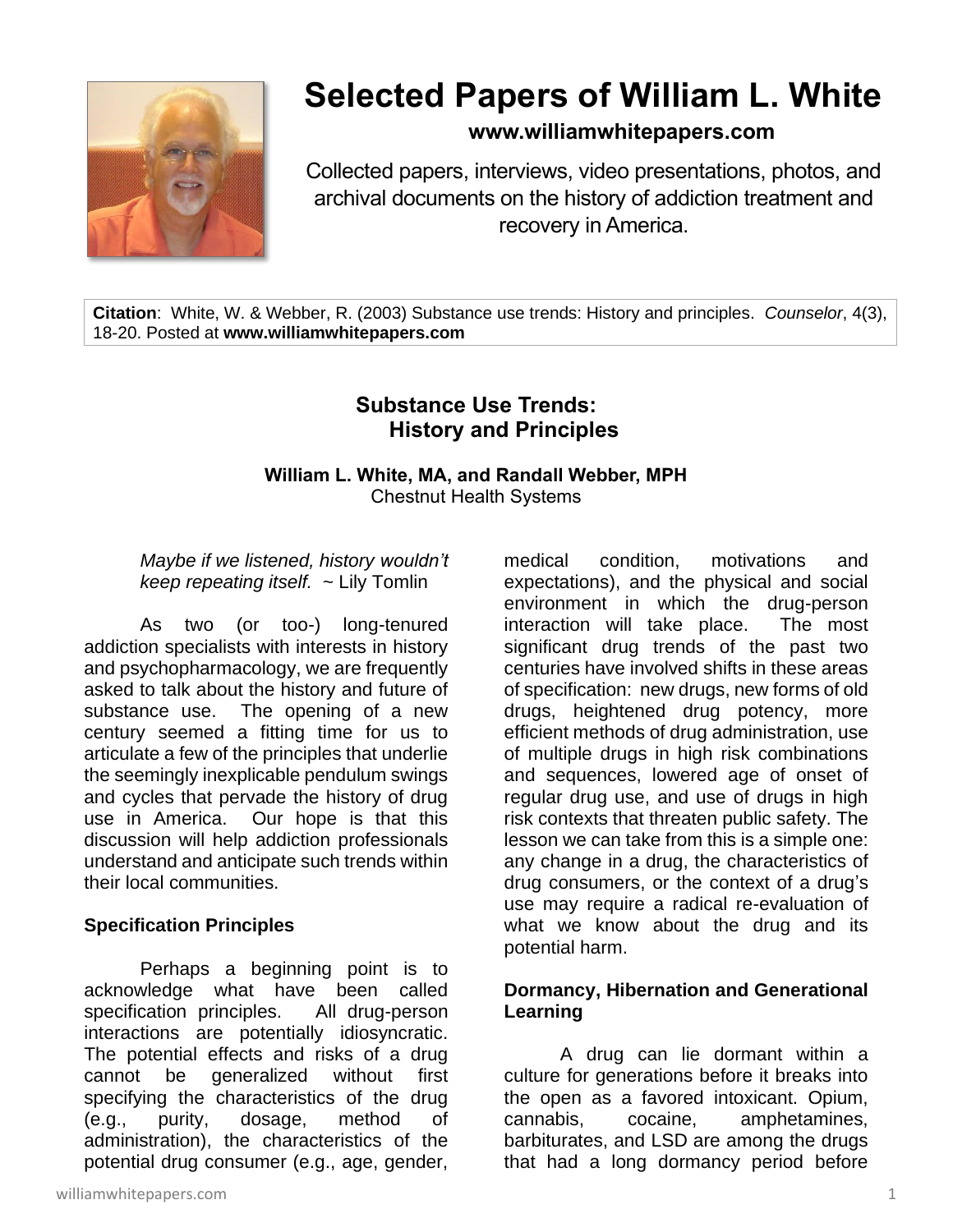being widely misused. This principle suggests that many of the drugs whose misuse will capture our future attention are already here, but we do not see them. Once a drug emerges, it may move through a stage of popularity, decline and extended hibernation, only to re-emerge again, usually in a more virulent form. This hibernation process creates the cyclical re-appearance of certain drugs.

Some drug epidemics are inherently self-limiting, meaning that the prospects of collective experimentation progressively decrease via the accumulation of drugrelated consequences, diminishing rewards, and boredom with the experience. Such patterns burn themselves out through a process of intra-generational learning. However, there is no historical evidence of intergenerational learning. Drug trends cycle, in part, because each generation is replaced by a new generation who arrives with no collective memory of drug casualties but a deep belief in their own unique invulnerability. Historically, we are forced to conclude that each generation must accumulate its own sacrifices and learn its own lessons on the pyres of drug experimentation. As a result, some drug trends in America's past can be expected to resurface again among future generations.

## **Drug Sequencing**

Most drug epidemics don't simply disappear: they transform themselves into something else. For example, periods of excessive stimulant use are often followed by periods of rising alcohol, sedative and opiate use. There are drug-facilitated cycles of stimulation, introspection, intoxication, and emotional anesthesia. Repeated episodes of each drug experience generate the appetite for the next experience/drug in the sequence. In the second half of the twentieth century, we have seen two repetitions of the following cycle: short acting stimulant use (cocaine) followed by longer acting stimulant use (methamphetamine) followed by a rise in depressant use (alcohol/sedatives/heroin). While this cyclical pattern of stimulation, overstimulation, self-sedation is evident in individuals, it is equally evident in the evolving drug tastes of the larger society. The implication is that a community plagued by rampant methamphetamine dependence must respond not only to this pattern, but to the rising problems of alcohol, sedative and narcotic dependence that are likely to follow it.

## **Drug-Culture Fit**

Some drugs, such as alcohol and nicotine, have penetrated nearly every culture. This suggests that the pharmacology of certain drugs can serve different functions for different people, serve different functions for the same people at different times in their lives, and serve evolving functions within cultures as a whole. The celebration and suppression of drugs can also reflect continuities and discontinuities between the pharmacological effects of various drugs and the evolving temperament and values of a culture. This helps explain why the same drug can be revered in one culture and abhorred in another. A shift in a culture's drug choices often reflects a shift in cultural values. Aggregate drug appetites reflect a communal hunger for certain kinds of experiencesBa physical, psychological and cultural fit between a drug and its consumers. The "fit" tells us something about the drug, the temperament of a people, and the evolving culture. One could easily make the case that marihuana use in the 1960s and cocaine use in the 1980s marked a perfect fit between cultural temperament and pharmacological effects.

While the rising popularity of some drugs taps deep needs within a large portion of the culture, other drugs meet those needs for only a distinct subpopulation. Understanding such niched drug use is only possible through an understanding of the experience and world view of those drawn to the drug.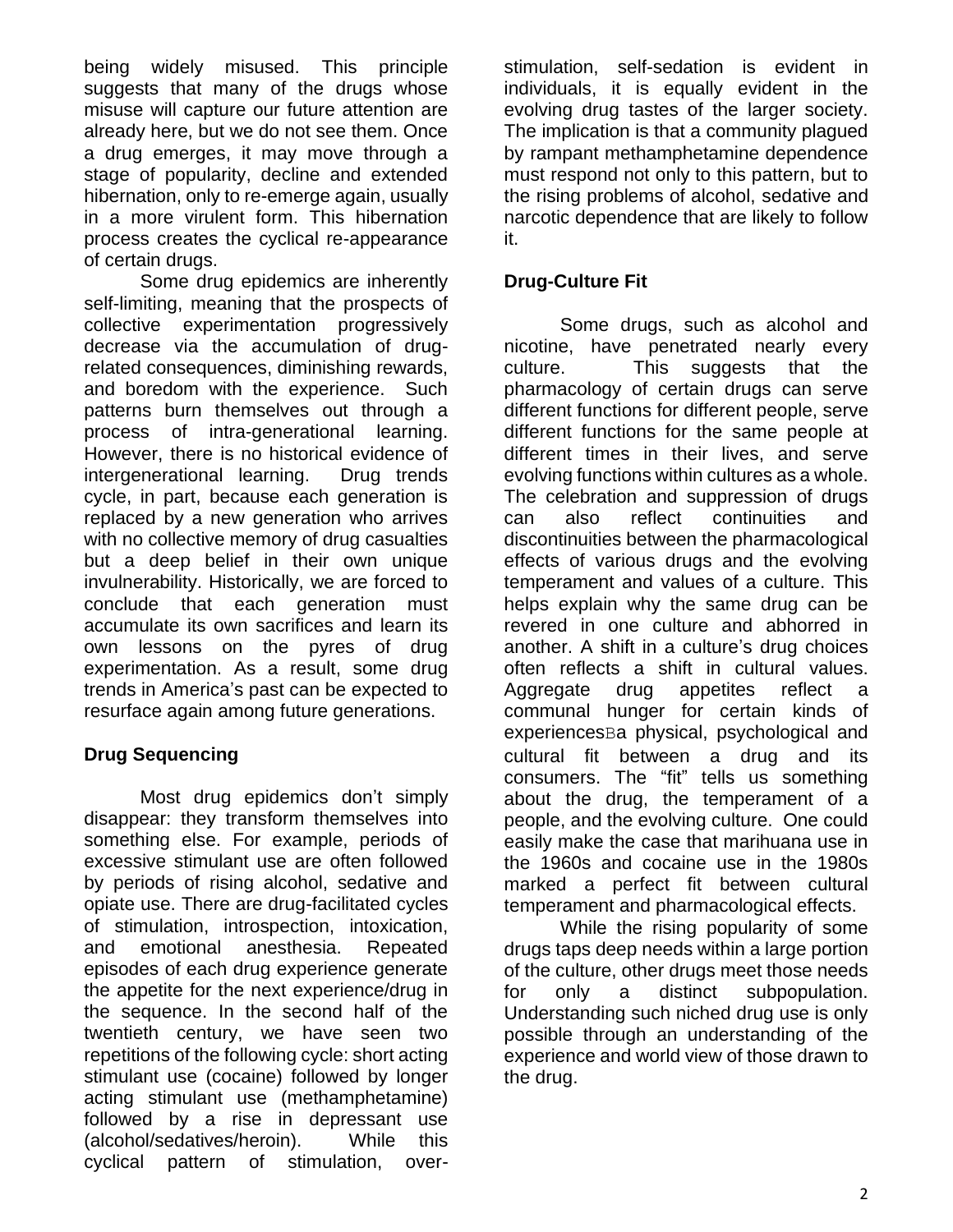## **Technology and Drug Trends**

Technological innovation can increase or decrease drug use and its consequences. Technologies that have increased drug consumption and its consequences include a long list of processes (e.g., distillation, isolation of plant alkaloids, drug synthesis) and products (e.g., the pipe, the safety match, machine-rolled cigarettes). Technologies that have lowered drug use and its consequences include alternatives to such substance, such as safe and socially acceptable non-alcoholic beverages that followed water purification, pasteurization, and refrigeration and chemical processes that created nonnarcotic painkillers and non-barbiturate sedatives.

The hypodermic syringe offers an interesting case study. This new instrument arrived with the promise to reduce morphine addiction by requiring smaller amounts of morphine via injection compared to oral use. But this new technological innovation turned out to be a Trojan horse. In a similar manner, nearly every substance today recognized as a "drug of abuse" began its career as a medical remedy, including a remedy for addiction. A history in which opium, morphine, heroin, chloral hydrate, barbiturates, cocaine, amphetamines, tranquilizers, LSD, and cannabis have all been used in the treatment of addiction begs for caution, skepticism and sustained monitoring of every new psychoactive drug introduced into medicine.

# **Principle of Initial Vulnerability**

Those individuals closest to the discovery or application of a psychoactive drug are particularly vulnerable to untoward consequences resulting from its use. Those close to such discoveries often become victims of the new technology before its full power is understood. A few 19th century examples illustrate this principle: the overdose death of the wife of Dr. Alexander wood, inventor of the hypodermic syringe; the cocaine addiction of Sigmund Freud's colleague, Dr. Ernst von Fleischl; the addiction of Dr. Horace Wells to chloroform following his introduction of nitrous oxide into dentistry; and Dr. William Halstead's (the father of American surgery) addiction to cocaine and morphine. More recent examples include the addiction of anesthesiologists and nurse anesthetists to fentanyl following its introduction as a narcotic anesthetic.

## **Risk Perception**

Many things can influence the relative popularity of a particular drug: its degree of availability, its price, its cultural status, its pharmacological effect, and its perceived risks. Drug experimentation decisions are often influenced by the ratio between the perceived benefits of the drug in relationship to its perceived risks. Drugs can be consumed because of their perceived lowmoderate risks, in spite of their high risks, or because of their high risks. Changes in behavior are often preceded by changes in perceptions and beliefs regarding risks and benefits.

## **The Red Herring**

The use of exotic and illicit drugs that garner great public attention may mask fundamental changes that are occurring in the use of socially approved drugs. When the history of the 1960s and early 1970s is fully understood, the issue of illicit drug use will pale in comparison to radical changes that were occurring in the use of alcohol, tobacco and other licit psychoactive drugs. Illicit drug use stood as a red herring that hid the lowering of the legal drinking age; an unprecedented promotion of alcohol and tobacco to young people, women and people of color; and the promotion of prescription psychoactive drugs to a mainstream America concerned about the growing "drug problem."

## **Manufactured "Epidemics"**

Rhetorical amplification of slight shifts in drug use into claimed Aepidemics@ are often fueled by personal and institutional